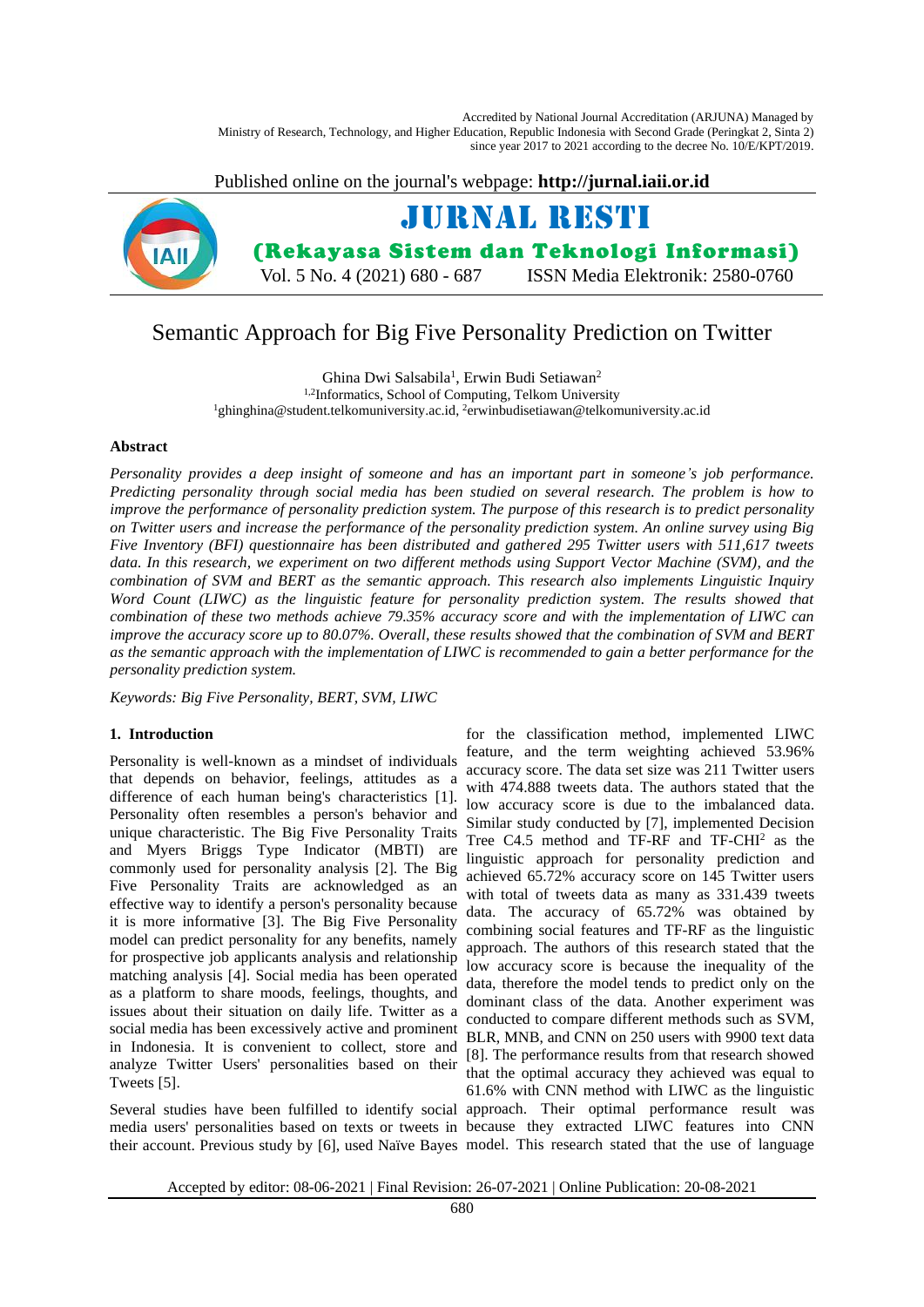features and words features is suitable for This research is combining SVM with BERT as the understanding personality traits. Personality detection semantic approach for personality prediction system. research usually implements Linguistic Inquiry Word The dataset size in this research is larger than previous Count (LIWC) as a linguistic approach, it is practical to researches with 295 Twitter users. Our main reference analyze a person's personality based on a text document is a previous study by [7], the accuracy scores they and it can increase the performance of the system [8].

Yusra *et al.* [9] applied Naïve Bayes method to classify personality traits on 1500 tweets data from 15 users using the Big Five Personality with a satisfying result. The accuracy score they had was 86.66%. However, the dataset size they used was very small. This research did not implement any linguistic approach, but the labelling process was labelled by a psychologist. The data they had was 95 users, due to the inequality of data they only used 15 users. Previous research applied Support Vector Machine (SVM) to identify personality using text classification process with 8660 text data and achieve up to 88.40% accuracy score [10]. This research compared three different methods: SVM, Naïve Bayes, and Neural Networks. Their results stated that SVM method has the best performance comparing to Naïve Bayes and Neural Networks. The SVM method achieved 84.78% accuracy score, Naïve Bayes achieved 75.85% accuracy score, and Neural Networks achieved 69.8%. The optimal accuracy score was also obtained by combining TF-IDF and LIWC as the linguistic approach. According to several research, The rest of the paper is organized as follows. Section 2 SVM has a better performance results compared to other methods for personality prediction system.

Another research related to personality detection implemented a text-semantic approach to gain better performance result [11]. The semantic approach that can be implemented is Bidirectional Encoder Representations (BERT), this research gains 92% The system plan of the personality prediction system is accuracy score in classification task [12]. According to shown in Figure 1, which consists of data crawling, this research [13], BERT pre-trained model is effective labelling, pre-processing, implementing LIWC features, as a semantic approach for the classification task. classification process with, and finally evaluating the BERT also has been implemented on sentiment performance analysis with 82% accuracy score [14]. On previous research, BERT has only been used for text classification such as sentiment analysis, it has not been implemented on personality prediction yet. According to those several research, BERT pre-trained model might be suitable for the semantic approach to perform the personality prediction system. BERT as the stateof-art model implements semantic information of the context in text data [12]. One of BERT pre-trained models namely, "IndoBERT" is a model which effective in semantic approach that achieves great performance for NLP classification tasks [13]. Previous research on sentiment analysis combined Bayesian Network with BERT and it stated that it increases the performance of the system [15]. Therefore, in this research we will experiment on combining BERT with SVM method but in personality prediction system.

obtained are still low. Their research only uses social features data with term weighting as the linguistic approach. Hence, this research will implement LIWC as the linguistic approach because it is more relevant and capable to extract the linguistic feature from text [8]. The authors also stated that the gap in their research was because of the imbalance data [6]. As for the solution to the imbalance data problem, this research will implement SMOTE as an oversampling technique. The previous research by [7] and [6], had only experimented on one method. Therefore, the innovation of this research is we conducted an experiment to combine SVM and SMOTE with BERT as the semantic approach on personality prediction system. According to [11], implementation of semantic approach has the ability to improve the performance of the system. The purpose of this research is to analyze the impact of oversampling technique (SMOTE), linguistic feature (LIWC), and semantic approach (BERT) on personality prediction system on Twitter users using Big Five Personality model.

describes the research method of personality prediction system on Twitter. Section 3 provides the results and discussion of experiments and followed by the conclusion in Section 4.

# **2. Research Method**



Figure 1. Personality Prediction System

DOI: https://doi.org/10.29207/resti.v5i4.3197 Creative Commons Attribution 4.0 International License (CC BY 4.0)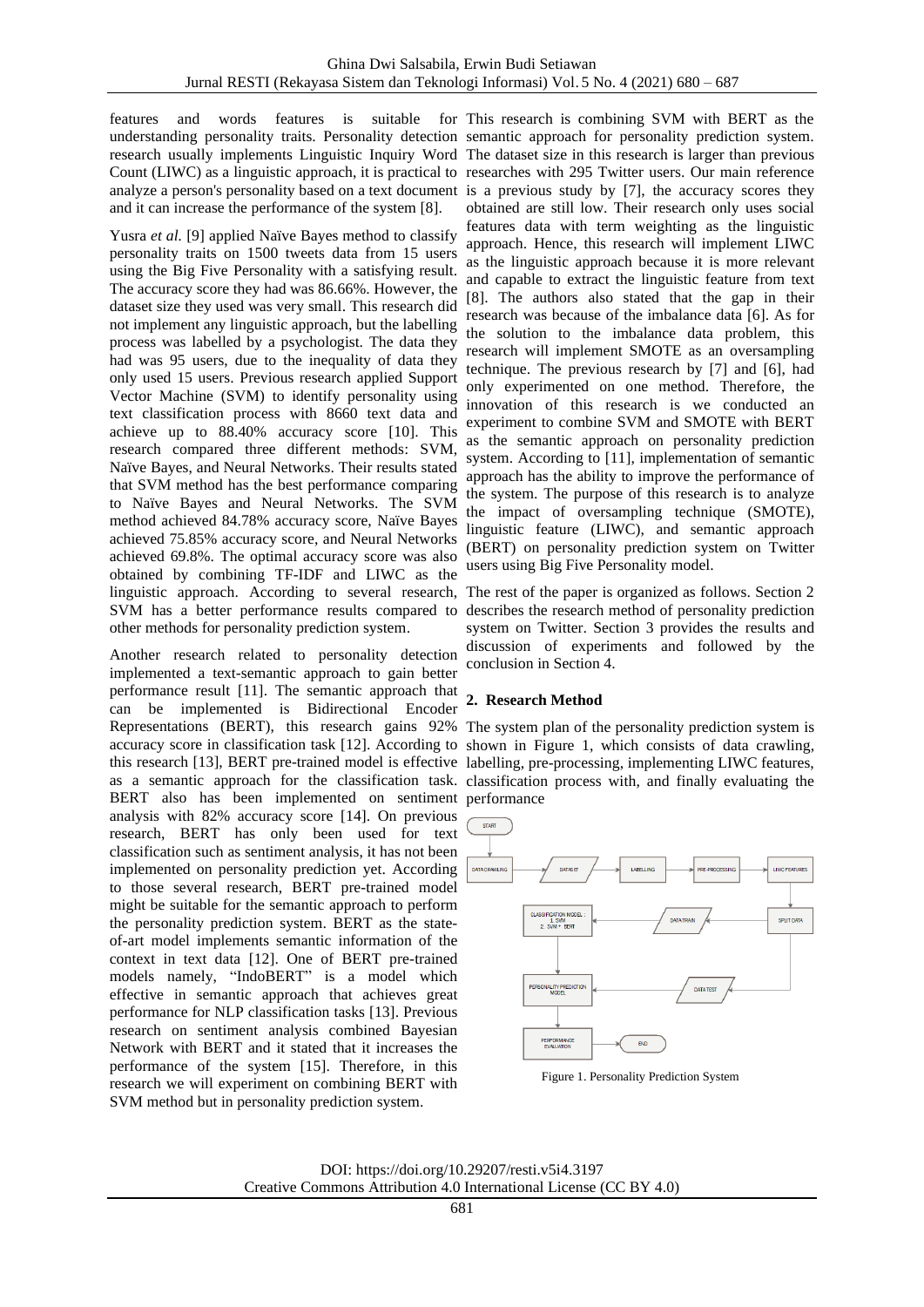# 2.1. Big Five Personality

Big Five Personality Trait is a personality model with simple implementation to understand and commonly used for predicting personality. Big Five Personality has five dimensions: Openness, Conscientiousness, Extrovert, Agreeableness, and Neuroticism. Every dimension has different characters and meanings [16].

Openness personality trait is a person with high curiosity, active imagination, attentiveness, and caring characteristic. Conscientiousness personality trait is a person with careful, cautious, wide-awake, and thorough character. Extraversion personality trait is a friendly, easy-going, talkative, cheerful, passionate, and enthusiastic person. Agreeableness personality trait have characteristics such as high sympathy, attentive, and most likely to work in a team. Neuroticism personality trait is a person with anxious, nervous, selfdoubt and frustrated character. Linguistic aspect tends to have a significant influence on determining personality [8].

# 2.2. Data Crawling

Data crawling is an extraction process to collect data from a website that can be stored and analyzed [6]. Twitter data is collected by a crawling data system which has been developed in previous research [17]. The features that we collected from Twitter users are the social features data as shown in Table 1 which consists of username, sum of following, sum of followers, sum of tweets, sum of URLs, sum of media URLs, sum of retweets, sum of hashtags, sum of mentions, sum of punctuations, and sum of uppercases. Data cleaning is a process to remove symbols, URLs, The total of data is 511,617 tweets data from 295 Twitter users.

Table 1. Social Features Data Descriptions

| Social Features     | Descriptions                                          |  |
|---------------------|-------------------------------------------------------|--|
| Sum of Follower     | The number of user's followers                        |  |
| Sum of Following    | The number of user's following                        |  |
| Sum of Tweets       | The number of user's tweets                           |  |
| Sum of URLs         | The number of URLs users had shared                   |  |
| Sum of Media URLs   | The number of media URLs users had<br>shared          |  |
| Sum of Retweets     | The number of user's retweets                         |  |
| Sum of Hashtags     | The number of user's hashtags                         |  |
| Sum of Mentions     | The number of user's mentions                         |  |
| Sum of Punctuations | The number of punctuations users had<br>used          |  |
| Sum of Uppercases   | The number of uppercases users had<br>used on Twitter |  |

# 2.3. Data Labelling

The labelling process will make uses of Big Five Inventory (BFI) questionnaire which has been developed on previous research [18]. This questionnaire is accountable and has been used for determining Big Five Personality on several research [7]. The questionnaire consists of 25 questions with 5 questions for each personality trait. The answer for

each question is represented in scale from 1 to 5. Scale 1 represents strongly disagree and Scale 5 represents strongly agree.



The questionnaire has been distributed through Twitter users and this research has collected 295 Twitter users. There are 91 users with openness trait, 59 users with conscientiousness trait, 48 users with extraversion trait, 48 users with agreeableness trait, and 49 users with neuroticism trait. The distribution for each personality trait is shown in Figure 2.

# 2.4. Text Preprocessing

Text preprocessing is one of the steps that need to be accomplished before analyzing data [10]. This step is essential to obtain a better quality of the data. There are six steps of preprocessing which consist of data cleaning, case folding, word tokenization, data normalization, stop words, and stemming.

and numbers from a sentence. Case folding is a process to convert all the letters to lowercase in a sentence. Word tokenization is a process to separate words by a space into a token. Data normalization is a process to normalize all the uncommon words with various types of writings to formal words. Stop words is used to remove all the unnecessary words which has no meaning in a sentence. Stemming is the last step for preprocessing to return all the words to a basic form by removing suffix, infix, and prefix. In this text preprocessing we implement "Sastrawi" as the Python library for stop words and stemming process.

# 2.5. Linguistic Inquiry Word Count

Linguistic Inquiry Word Count (LIWC) is a method to count words automatically based on their categories [19]. Pennebaker has developed LIWC since 2007. There are two features of LIWC, namely open vocabulary and closed vocabulary. The closed vocabulary feature can analyze the correlation between language and psychological variables [10]. Table 2 shows the correlation scores between the LIWC category and Big Five Personality that has been developed on previous research [6]. The closed

DOI: https://doi.org/10.29207/resti.v5i4.3197 Creative Commons Attribution 4.0 International License (CC BY 4.0)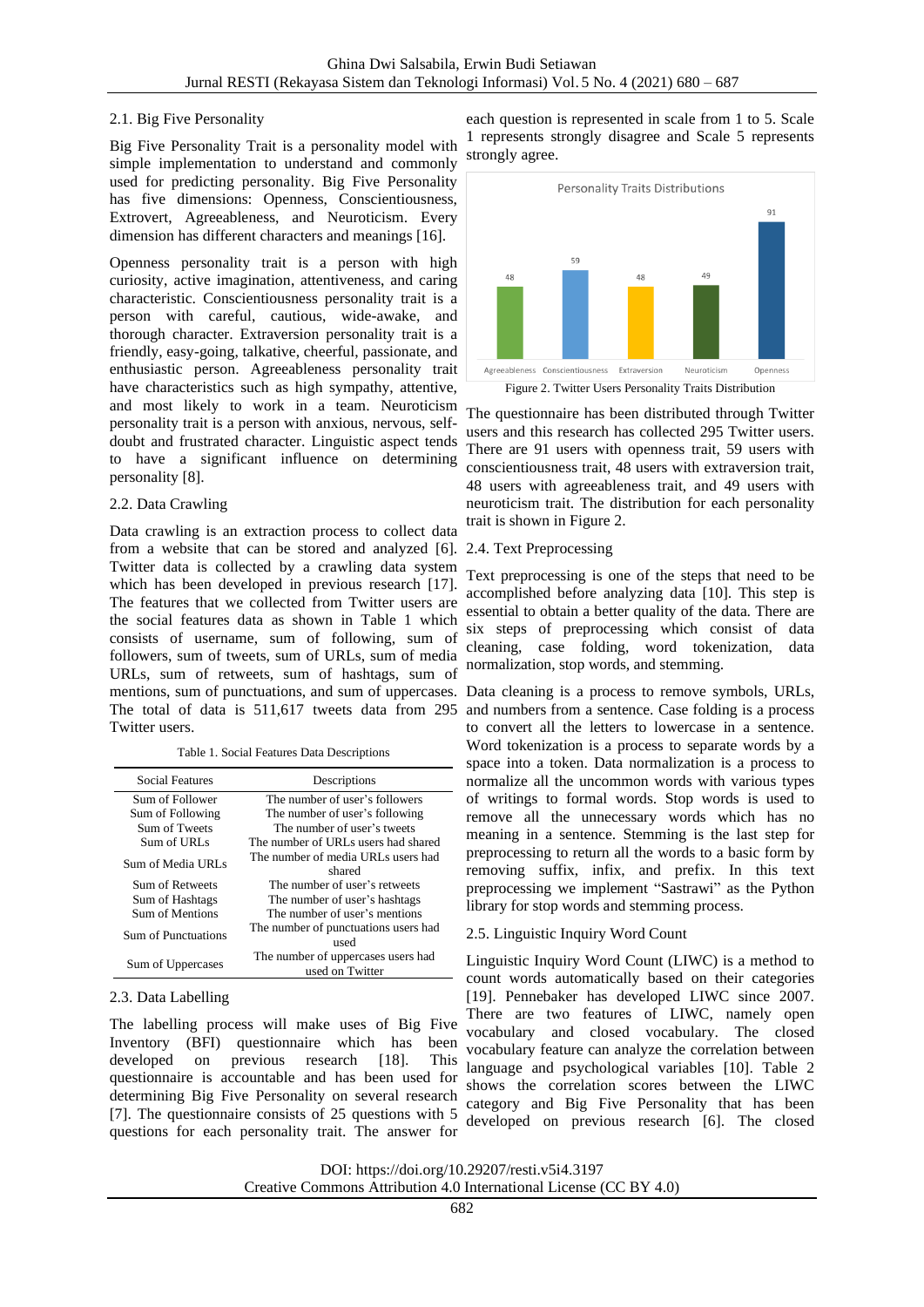vocabulary feature is defined by collecting words 2.6. Bidirectional Encoder from Transformers category based on LIWC, which has a significant Representations (BERT) correlation value. The vocabulary is gathered from the official LIWC website by translating the vocabulary to a formal Indonesian language [6].

Table 2. LIWC Correlation Scores

| <b>LIWC</b>                           | O                | C                | E               | А            | N                |
|---------------------------------------|------------------|------------------|-----------------|--------------|------------------|
| Category<br>1 <sup>st</sup><br>person | $-0.19$          | 0.02             | 0.03            | 0.08         | 0.10             |
| $2nd$ person                          | $-0.16$          | 0                | 0.16            | 0.08         | $-0.15$          |
| 3 <sup>rd</sup> person                | $-0.06$          | $-0.08$          | 0.04            | 0.08         | 0.02             |
| $1st$ person                          | $-0.10$          | 0.03             | 0.11            | 0.18         | $-0.07$          |
| plural                                |                  |                  |                 |              |                  |
| Pronouns                              | $-0.21$          | $-0.02$          | 0.06            | 0.11         | 0.06             |
| Negations                             | $-0.13$          | $-0.17$          | $-0.05$         | $-0.03$      | 0.11             |
| Assent<br>Prepositions                | $-0.11$<br>0.17  | $-0.09$<br>0.06  | 0.07<br>$-0.04$ | 0.02<br>0.07 | 0.05<br>$-0.04$  |
| Numbers                               | 0.08             | 0.04             | $-0.12$         | 0.11         | $-0.07$          |
| Affect                                | $-0.12$          | $-0.06$          | 0.09            | 0.06         | $-0.12$          |
| Positive                              | $-0.11$          | $-0.02$          | 0.11            | 0.14         | 0.01             |
| Emotion                               |                  |                  |                 |              |                  |
| Negative                              | $\boldsymbol{0}$ | $-0.18$          | 0.04            | $-0.15$      | 0.16             |
| Emotion                               | $-0.2$           |                  |                 |              |                  |
| Anxiety                               |                  | $-0.05$          | $-0.03$         | $-0.03$      | 0.17             |
| Anger                                 | 0.3              | $-0.19$          | 0.03            | $-0.23$      | 0.13             |
| Sadness                               | $-0.3$           | $-0.11$          | 0.02            | 0.01         | 0.10             |
| Discrepancy                           | $-0.12$          | $-0.13$          | $-0.07$         | $-0.04$      | 0.13             |
| Tentative                             | $-0.06$          | $-0.10$          | $-0.11$         | $-0.07$      | $-0.12$          |
| Certainty                             | $-0.06$          | $-0.10$          | 0.10            | 0.05         | 0.13             |
| Seeing                                | $-0.04$          | $-0.01$          | $-0.03$         | 0.09         | $-0.01$          |
| Hearing                               | $-0.08$          | $-0.12$          | 0.12            | 0.01         | 0.02             |
| Feeling                               | $-0.01$          | $-0.05$          | 0.06            | 0.10         | 0.10             |
| Communicati                           |                  |                  |                 |              |                  |
| on                                    | $-0.06$          | $-0.07$          | 0.13            | 0.02         | $\boldsymbol{0}$ |
| Friends                               | $-0.01$          | 0.06             | 0.15            | 0.11         | $-0.08$          |
| Family                                | $-0.17$          | 0.05             | 0.09            | 0.19         | $-0.07$          |
| Humans                                | $-0.09$          | $-0.12$          | 0.13            | 0.07         | $-0.05$          |
| Time                                  | $-0.22$          | 0.09             | 0.02            | $-0.12$      | 0.01             |
| School                                | 0.02             | 0.04             | $-0.07$         | $-0.01$      | 0.06             |
| Job/work                              | 0.04             | 0.07             | $-0.08$         | $-0.07$      | 0.07             |
| Achievement                           | $-0.05$          | 0.14             | $-0.09$         | 0.05         | 0.01             |
|                                       |                  |                  |                 |              |                  |
| Home                                  | $-0.20$          | 0.50             | 0.03            | 0.19         | $\boldsymbol{0}$ |
| <b>Sports</b>                         | $-0.14$          | $\boldsymbol{0}$ | 0.05            | 0.06         | $-0.01$          |
| Tv/movies                             | 0.05             | 0.06             | 0.05            | $-0.05$      | $-0.02$          |
| Music                                 | 0.04             | $-0.11$          | 0.13            | 0.08         | $-0.02$          |
| Money/financ<br>e                     | $-0.04$          | $-0.08$          | $-0.04$         | $-0.11$      | 0.04             |
| Metaphysical                          | 0.07             | $-0.08$          | 0.08            | $-0.01$      | $-0.01$          |
| Death                                 | 0.15             | $-0.12$          | 0.01            | $-0.13$      | 0.03             |
| Religion                              | 0.05             | $-0.04$          | 0.11            | 0.06         | $-0.03$          |
| Sexuality                             | $\boldsymbol{0}$ | $-0.06$          | 0.17            | 0.08         | 0.03             |
| Eating/drinki                         |                  |                  |                 |              |                  |
| ng                                    | $-0.15$          | $-0.04$          | 0.18            | 0.03         | $-0.01$          |
| Sleep                                 | $-0.14$          | $-0.03$          | 0.02            | 0.11         | 0.10             |
| Grooming                              | $-0.20$          | $-0.05$          | $-0.01$         | 0.07         | 0.05             |
| Swear words                           | 0.06             | $-0.14$          | 0.06            | $-0.21$      | 0.11             |
|                                       |                  |                  |                 |              |                  |

BERT is an effective semantic approach and a pretrained language model which works based on a bidirectional transformer [15]. This experiment implements a BERT pre-trained model, namely "IndoBERT". IndoBERT model is specifically made for the dataset in Indonesian language [13]. BERT has been very successful on several Natural Language Process (NLP) tasks [20].

BERT makes use of Transformer to learn contextual relation among words in a text. The Transformer itself consists of an encoder and a decoder. Encoder reads text input and decoder writes or produces the prediction for classification tasks. On BERT, the encoder reads the whole sequence of words on the text input at once. It is considered bidirectional because it reads the sequence both ways, left-to-right and right-to-left. The illustration of how BERT works is shown in Figure 3.



There are three tokens [CLS], [SEP], and [MASK]. CLS token is placed at the beginning of the sentence and SEP token is placed at the end of the sentence. There are 15% of words in a sequence that will be replaced with MASK token. The model will figure out the original word of the masked word based on the other non-masked word by adding a classification layer on the top of encoder output, transforming output vectors into a vocabulary dimension, and finally using SoftMax for calculating the probability of each word in the vocabulary.

2.7. Support Vector Machine (SVM)

Support Vector Machine (SVM) is a linear model for classification and regression that can solve linear and non-linear problem [22]. SVM model separates the data into classes by creating a line called a hyperplane.

SVM algorithm finds the best hyperplane by finding the closest distance between points and the line from the classes. These points are called the support vectors and the distance is called the margin. This classification

| DOI: https://doi.org/10.29207/resti.v5i4.3197                      |  |
|--------------------------------------------------------------------|--|
| Creative Commons Attribution 4.0 International License (CC BY 4.0) |  |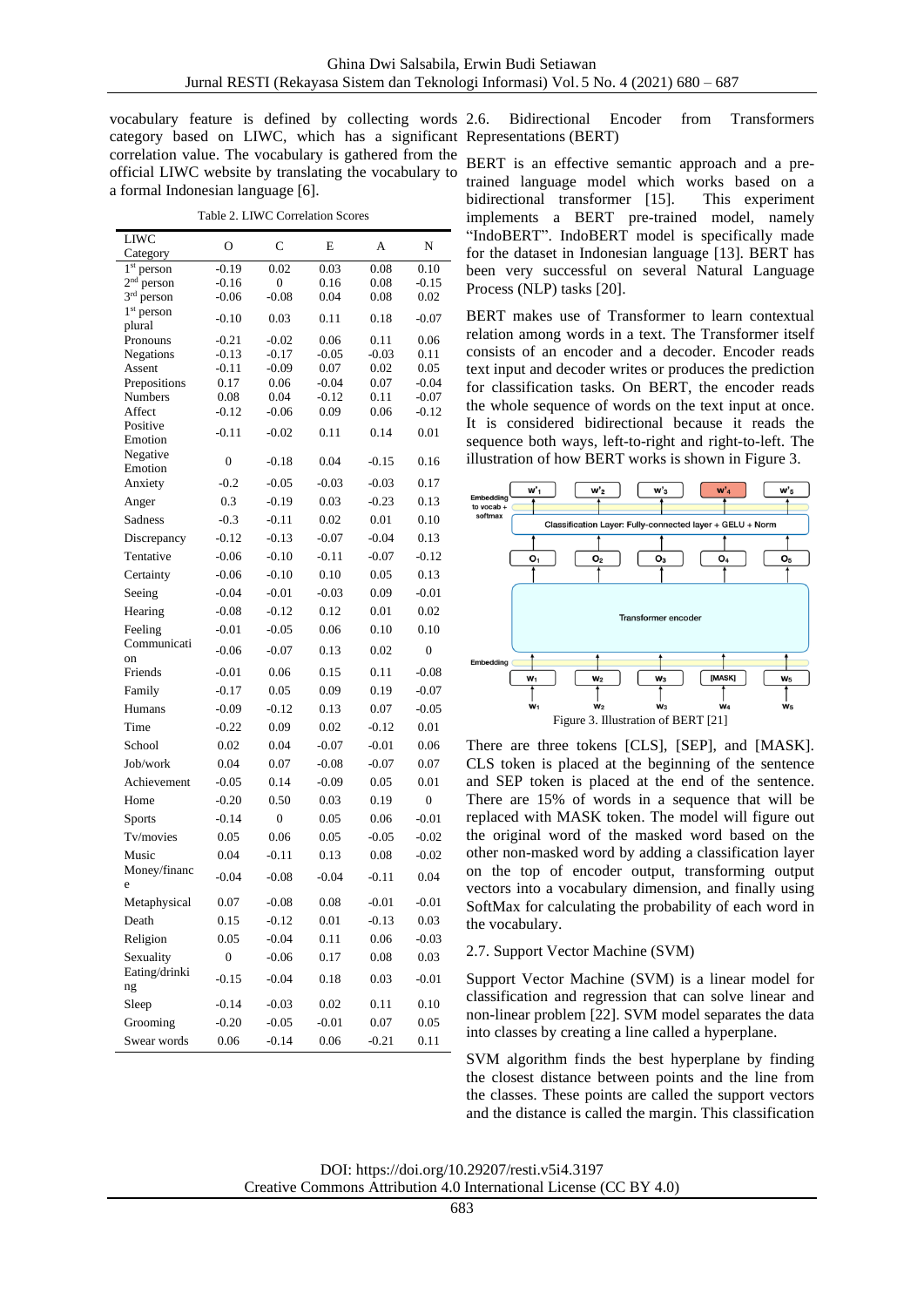method aims to maximize the margin to find the optimal hyperplane as shown in Figure 4.



As for the optimization, on the classification process this research implements Synthetic Minority Oversampling Technique (SMOTE). The SMOTE optimization is beneficial for handling imbalanced data and allows increasing the quality of the SVM Classifier [22]. There are several variations of SMOTE namely, SMOTE, SMOTE-NC, Borderline-SMOTE, and SVM-SMOTE.

In this research we implement SVM-SMOTE. Based on previous research, this method is more effective for the data imbalance problem compared to other oversampling methods because it only focuses on the This research was carried out by three scenarios. The borderline area due to the fact that this area is the most first scenario used SVM method as the baseline and critical area for establishing decision boundary [24]. compared it with the combination of SVM with The SVM-SMOTE works by approximating the SMOTE method. The comparison was conducted to borderline area by the support vectors after the training optimize the model and used for handling the process on SVM Classifier and synthetic data will be imbalance data. The second scenario determined the created along the lines joining each minority class best feature to use for the model, therefore we randomly.

#### 2.8. Support Vector Machine combined with BERT

The main idea of the classifier based on SVM and BERT is combining the SVM method and BERT as the semantic approach. As we can see in Figure 3, on data set size is 295 Twitter users with 511,617 tweets BERT Classifier we implement embedding first before data and it is divided into 80% of data train and 20% of fitting it into the classification process.

In SVM and BERT Classifier, we also implement that embedding process. As for the classification layer, we replace the classifier with the SVM classifier. The 3.1. Results flowchart of this method is shown in Figure 5. In this method, we use the same data train and data test. This method also implements "IndoBERT" pre-trained model. As for parameters in BERT model is using Batch Size  $= 32$ , Learning Rate  $= 3e-5$ , and number of epochs = 4. These parameters are based on previous research which stated that these selected parameters are the optimal values on various classification tasks [25].



Figure 5. SVM and BERT Prediction System

# **3. Result and Discussion**

compared social features with social features combined with linguistic features (LIWC). The last scenario compared SVM plus SMOTE with SVM plus SMOTE and BERT using the best features that we have already determined on the previous scenario. The total of the data test. The data was labelled by using BFI questionnaire to categorize each Twitter account into the Big Five personality trait.

The result of the first scenario that compares between SVM method and SVM with SMOTE is shown in Table 3. The result has shown that the implementation of SMOTE with SVM has the better accuracy score than using SVM method stand alone. The result of using SVM only gain 57.97% accuracy score and after the implementation of SMOTE with SVM gained higher accuracy score as equal to 77.65%. This has shown that SMOTE is effective as the optimization for handling the imbalanced data. The accuracy score after the implementation of SMOTE is better compared to the one without SMOTE.

DOI: https://doi.org/10.29207/resti.v5i4.3197 Creative Commons Attribution 4.0 International License (CC BY 4.0)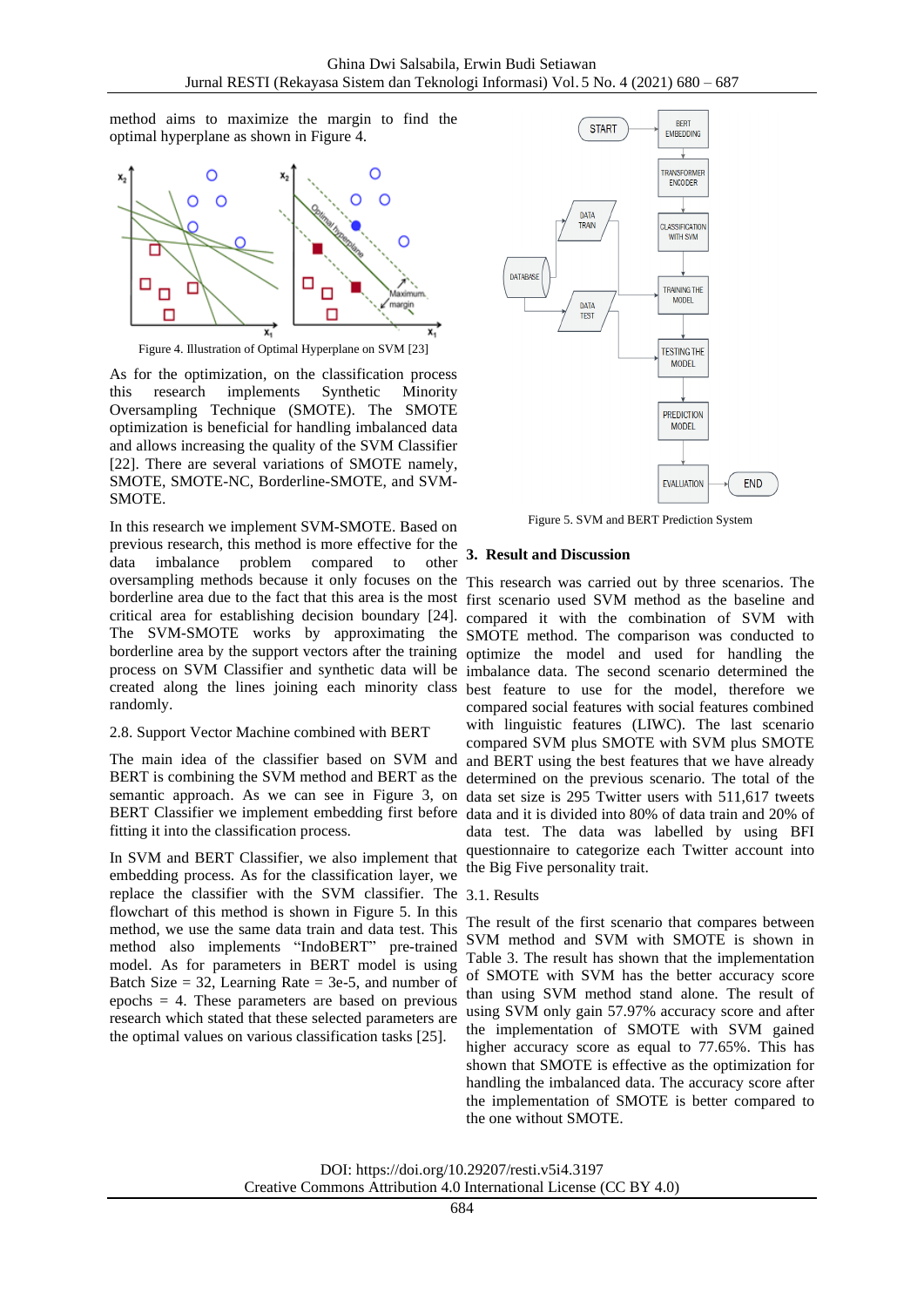Table 3. First Scenario Results using SVM and SMOTE

|                           | Accuracy   |                         |  |
|---------------------------|------------|-------------------------|--|
| <b>Personality Traits</b> | <b>SVM</b> | $SVM +$<br><b>SMOTE</b> |  |
| Agreeableness             | 83.05%     | 79.41%                  |  |
| Conscientiousness         | 42.37%     | 76.47%                  |  |
| Extraversion              | 25.42%     | 80.88%                  |  |
| Neuroticism               | 81.36%     | 75.00%                  |  |
| Openness                  | 57.63%     | 76.47%                  |  |
| Average Accuracy          | 57.97%     | 77.65%                  |  |

As stated by the previous scenario, SVM with SMOTE has the better performance, hence in the second scenario we used SVM with SMOTE. The second scenario was conducted to find out the best feature to implement in this model. This scenario compared between social feature and the combination of social feature with linguistic feature (LIWC). The result of the second scenario is shown in Table 4.

Table 4. Second Scenario Result using LIWC Feature

|                           | Accuracy |                 |  |
|---------------------------|----------|-----------------|--|
| <b>Personality Traits</b> | Social   | $LIVC + Social$ |  |
|                           | Feature  | Feature         |  |
| Agreeableness             | 79.41%   | 76.46%          |  |
| Conscientiousness         | 76.47%   | 79.41%          |  |
| Extraversion              | 80.88%   | 88.23%          |  |
| Neuroticism               | 75.00%   | 77.94%          |  |
| <b>Openness</b>           | 76.47%   | 75.01%          |  |
| Average Accuracy          | 77.65%   | 79.41%          |  |

that the addition of LIWC feature has a significant data more balance and prevent bias in the classification impact as the linguistic aspects for the model. This model. This proved that SMOTE is capable to handle feature is better than only using social feature for performance for the system. personality prediction system.

According to previous research, the best feature to C4.5 method achieved 65.72% accuracy score. The size implement is the combination of linguistic feature of the data they used was 145 Twitter users with (LIWC) and social feature. Therefore, in the third approximately 300,000 tweets data. As for the scenario we implement the combination of linguistic linguistic features they used was unigram approach and feature (LIWC) and social feature. The third scenario then calculating it with term weighting namely, TF-RF compared between SVM with SMOTE method and the and TF-CHI<sup>2</sup> . The accuracy score of the previous addition of BERT as the semantic approach as shown in research still low may occur because unigram approach Table 5.

Table 5. Third Scenario using SVM and SMOTE with BERT

|                         | Accuracy                |                                     |  |
|-------------------------|-------------------------|-------------------------------------|--|
| Personality Trait       | $SVM +$<br><b>SMOTE</b> | $SVM +$<br>$SMOTE +$<br><b>BERT</b> |  |
| Agreeableness           | 76.46%                  | 80.88%                              |  |
| Conscientiousness       | 79.41%                  | 79.41%                              |  |
| Extraversion            | 88.23%                  | 86.76%                              |  |
| Neuroticism             | 77.94%                  | 77.94%                              |  |
| Openness                | 75.01%                  | 75.36%                              |  |
| <b>Average Accuracy</b> | 79.41%                  | 80.07%                              |  |

The results of the third scenario shown that the addition of semantic approach (BERT) has the better accuracy than only using SVM and SMOTE. The performance result of SVM and SMOTE with BERT achieved accuracy score as equal to 80.07%. Meanwhile, the accuracy of SVM and SMOTE only achieved 79.41% accuracy score. There is an increase between these two methods as equal to 0.66%.

#### 3.2. Discussion

A previous research by [6], used Naïve Bayes method with the implementation of LIWC feature and TF-IDF as the term weighting method achieved 53.96% accuracy score. The accuracy score of this research still has low performance. It may occur because of the imbalanced data they had for classification.

The implementation of SVM with SMOTE using social the accuracy score for class "Extraversion" only gained feature achieved 77.65%. On the other hand, using the 25.42%. After the addition of SMOTE as the implementation of linguistic feature (LIWC) combined optimization for handling imbalanced data, the with social feature achieved 79.41% accuracy score. accuracy score of class "Extraversion" increases up to There is an increase as equal to 1.76%. This has shown 80.88%. The implementation of SMOTE makes the stated that combination of LIWC feature with social the imbalance data problem and gain a better The imbalance data creates bias, it makes the classification model tends to predict only the majority class. As we can see in Figure 2, due to the limitation in this research, the data in this research is also imbalanced. However, the improvement conducted in this research by using oversampling technique namely SMOTE. The implementation of SMOTE has the ability to resample the data especially for the minority data, in this case the minority data is the "Extraversion" class. The "Extraversion" class had the smallest accuracy score based on the result shown in Table 3,

> In other research by [7], implemented Decision Tree did not precisely represent as a linguistic feature for personality prediction.

> Linguistic Inquiry Word Count (LIWC) as linguistic feature is capable to count correlation score between words in sentences based on Big Five categories. As shown in Table 4, the addition of LIWC feature in this research could increase the accuracy score of the system. This is because LIWC as linguistic feature is capable to recognize personality traits on users from tweets data, by analyzing the correlation between tweets and psychological variables. The LIWC features has its correlation scores which play quite big role in

DOI: https://doi.org/10.29207/resti.v5i4.3197 Creative Commons Attribution 4.0 International License (CC BY 4.0)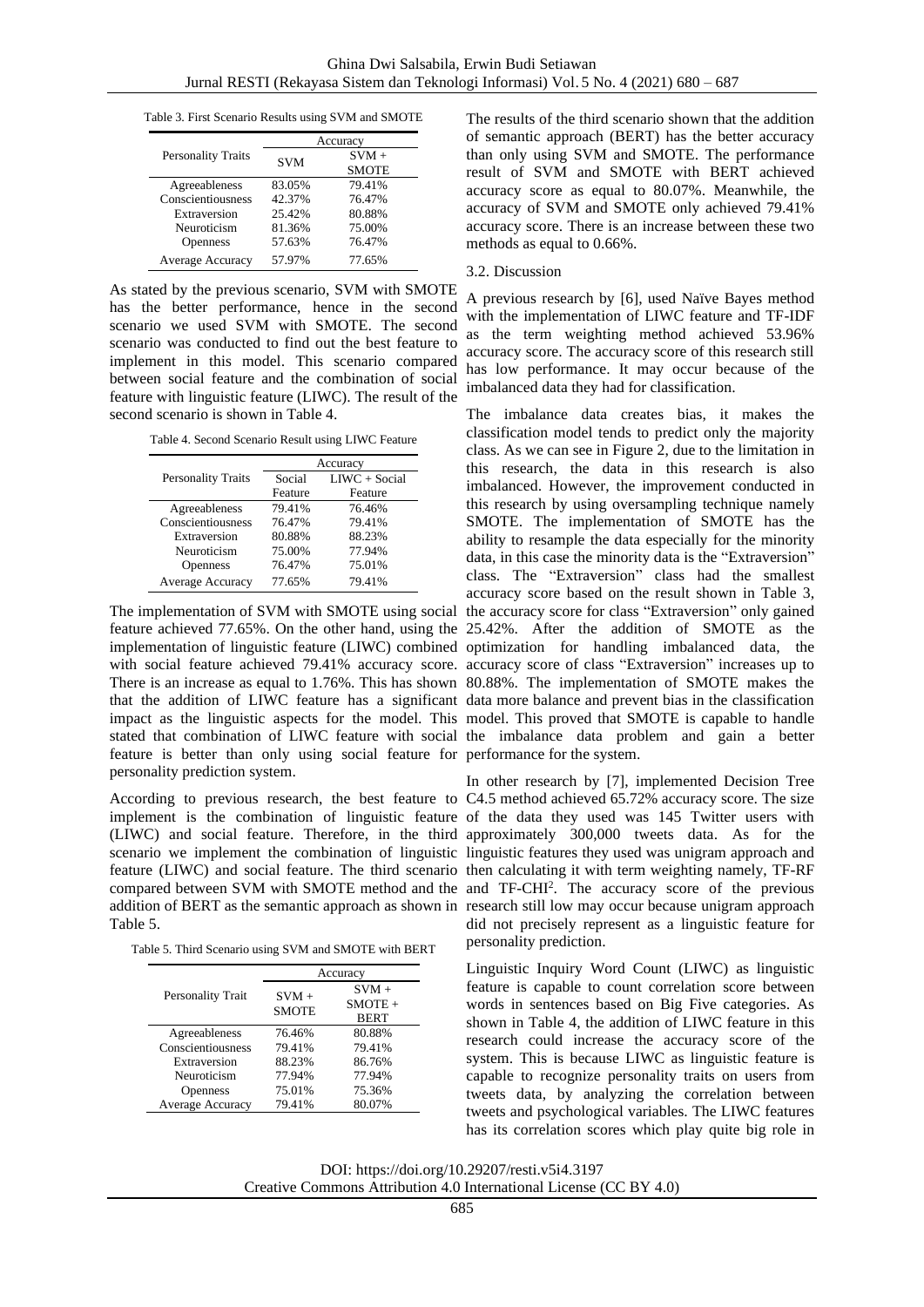determining users' personality based on words they Therefore, future research can improve the performance used in their tweets. Based on the analysis we can of the personality prediction system by collecting more confirm that the addition of LIWC features have respondents for the data and experiment on different significant impact for achieving a better performance.

Table 6. Comparison of Experiment's Results

| Conditions                       | Accuracy          |
|----------------------------------|-------------------|
| SVM (Baseline)                   | 57.97%            |
| Baseline + SMOTE                 | $77.65\% (+0.34)$ |
| $Baseline + SMOTE + LIWC$        | 79.41% (+0.37)    |
| $Baseline + SMOTE + BERT + LIWC$ | $80.07\%$ (+0.38) |

Based on these experiment's results on Table 5, the implementation of BERT as the semantic approach combined with SVM method and SMOTE could increase the accuracy score. The improvement of the accuracy score happened because of the embedding process on BERT as the semantic approach. It is also because the BERT model we used is a pre-trained model namely IndoBERT. It is stated on previous research by [13], that this pre-trained model has been  $_{[4]}$ trained in approximately 23GB of text data in Indonesian language. Hence, the model already learned multiple times and familiar with the tweets provided because it is in Indonesian language. As shown in Table 6, the conditions that significantly affect the accuracy score is baseline plus SMOTE, BERT, and LIWC with the highest increase towards baseline.

# **4. Conclusion**

This research has proposed to implement the combination of SVM with SMOTE, LIWC, and BERT as the semantic approach to predict personality on [7] Twitter users. The performance results of the system are good for dataset as many as 295 Twitter users with 511,617 tweets data. The implementation of semantic approach is the key to improve the performance of the system.

The implementation of SVM with SMOTE, LIWC, and BERT as the semantic approach has shown better  $_{[9]}$ performance results comparing to only using SVM method. The semantic approach has shown significant impact in performance results because the BERT model [10] has been trained before and it is more applicable to understand the words in the sentences. Hence, it is concluded that the implementation of BERT as the semantic approach positively affect the personality [11] prediction system to achieved better performance. Applying personality prediction that classifies Twitter [12] users into Big Five Personality traits can make it easier for recruiters to analyze their potential employee's personality through social media.

The limitation of this research is the dataset size still small, this research only gathered 295 Twitter users due to the difficulties of collecting respondents to fill out the BFI questionnaire. The larger amount of data has the possibility to achieve a better performance result.

methods such as combining BERT with deep learning method for the better performance of the personality prediction system.

# **References**

- [1] M. A. Rahman, A. Al Faisal, T. Khanam, M. Amjad, and M. S. Siddik, "Personality Detection from Text using Convolutional Neural Network," *1st Int. Conf. Adv. Sci. Eng. Robot. Technol. 2019, ICASERT 2019*, vol. 2019, no. Icasert, pp. 1–6, 2019, doi: 10.1109/ICASERT.2019.8934548.
- [2] R. Moraes, L. L. Pinto, M. Pilankar, and P. Rane, "Personality Assessment Using Social Media for Hiring Candidates," *2020 3rd Int. Conf. Commun. Syst. Comput. IT Appl. CSCITA 2020 - Proc.*, pp. 192–197, 2020, doi: 10.1109/CSCITA47329.2020.9137818.
- F. Celli and B. Lepri, "Is big five better than MBTI? A personality computing challenge using Twitter data," *CEUR Workshop Proc.*, vol. 2253, 2018.
- [4] M. Vaidhya, B. Shrestha, B. Sainju, K. Khaniya, and A. Shakya, "Personality Traits Analysis from Facebook Data," *ICSEC 2017 - 21st Int. Comput. Sci. Eng. Conf. 2017, Proceeding*, vol. 6, pp. 153–156, 2018, doi: 10.1109/ICSEC.2017.8443932.
- [5] C. Li, J. Wan, and B. Wang, "Personality Prediction of Social Network Users," *Proc. - 2017 16th Int. Symp. Distrib. Comput. Appl. to Business, Eng. Sci. DCABES 2017*, vol. 2018-Septe, pp. 84–87, 2017, doi: 10.1109/DCABES.2017.25.
- [6] F. Ilzam Nur Haq and E. Budi, "Implementasi Naive Bayes Classifier untuk Prediksi Kepribadian Big Five pada Twitter Menggunakan Term Frequency-Inverse Document Frequency ( TF-IDF ) dan Term Frequency-Relevance Frequency ( TF-RF ) Program Studi Sarjana Ilmu Komputasi Fakultas Informatik," *e-Proceeding Eng.*, vol. 6, no. 2, pp. 9785–9795, 2019.
- Willy, E. B. Setiawan, and F. N. Nugraha, "Implementation of Decision Tree C4.5 for Big Five Personality Predictions with TF-RF and TF-CHI2 on Social Media Twitter," *2019 Int. Conf. Comput. Control. Informatics its Appl. Emerg. Trends Big Data Artif. Intell. IC3INA 2019*, pp. 114–119, 2019, doi: 10.1109/IC3INA48034.2019.8949601.
- [8] C. Yuan, J. Wu, H. Li, and L. Wang, "Personality Recognition Based on User Generated Content," *2018 15th Int. Conf. Serv. Syst. Serv. Manag. ICSSSM 2018*, pp. 1–6, 2018, doi: 10.1109/ICSSSM.2018.8465006.
- Yusra et al., "Klasifikasi Kepribadian Big Five Pengguna Twitter dengan Metode Naïve Bayes," no. November, pp. 2579–5406, 2018.
- S. Bharadwaj, S. Sridhar, R. Choudhary, and R. Srinath, "Persona Traits Identification based on Myers-Briggs Type Indicator(MBTI) - A Text Classification Approach," *2018 Int. Conf. Adv. Comput. Commun. Informatics, ICACCI 2018*, pp. 1076–1082, 2018, doi: 10.1109/ICACCI.2018.8554828.
- M. Hassanein, "Predicting Personality Traits from Social Media using Text Semantics," *2018 13th Int. Conf. Comput. Eng. Syst.*, pp. 184–189, 2018.
- W. Li, S. Gao, H. Zhou, Z. Huang, K. Zhang, and W. Li, "The automatic text classification method based on bert and feature union," *Proc. Int. Conf. Parallel Distrib. Syst. - ICPADS*, vol. 2019-Decem, pp. 774–777, 2019, doi: 10.1109/ICPADS47876.2019.00114.
- [13] B. Wilie *et al.*, "IndoNLU: Benchmark and Resources for Evaluating Indonesian Natural Language Understanding," 2020, [Online]. Available: http://arxiv.org/abs/2009.05387.
	- M. G. Sousa, K. Sakiyama, L. D. S. Rodrigues, P. H. Moraes, E. R. Fernandes, and E. T. Matsubara, "BERT for stock market sentiment analysis," *Proc. - Int. Conf. Tools with Artif. Intell. ICTAI*, vol. 2019-Novem, pp. 1597–1601, 2019, doi:

DOI: https://doi.org/10.29207/resti.v5i4.3197

Creative Commons Attribution 4.0 International License (CC BY 4.0)